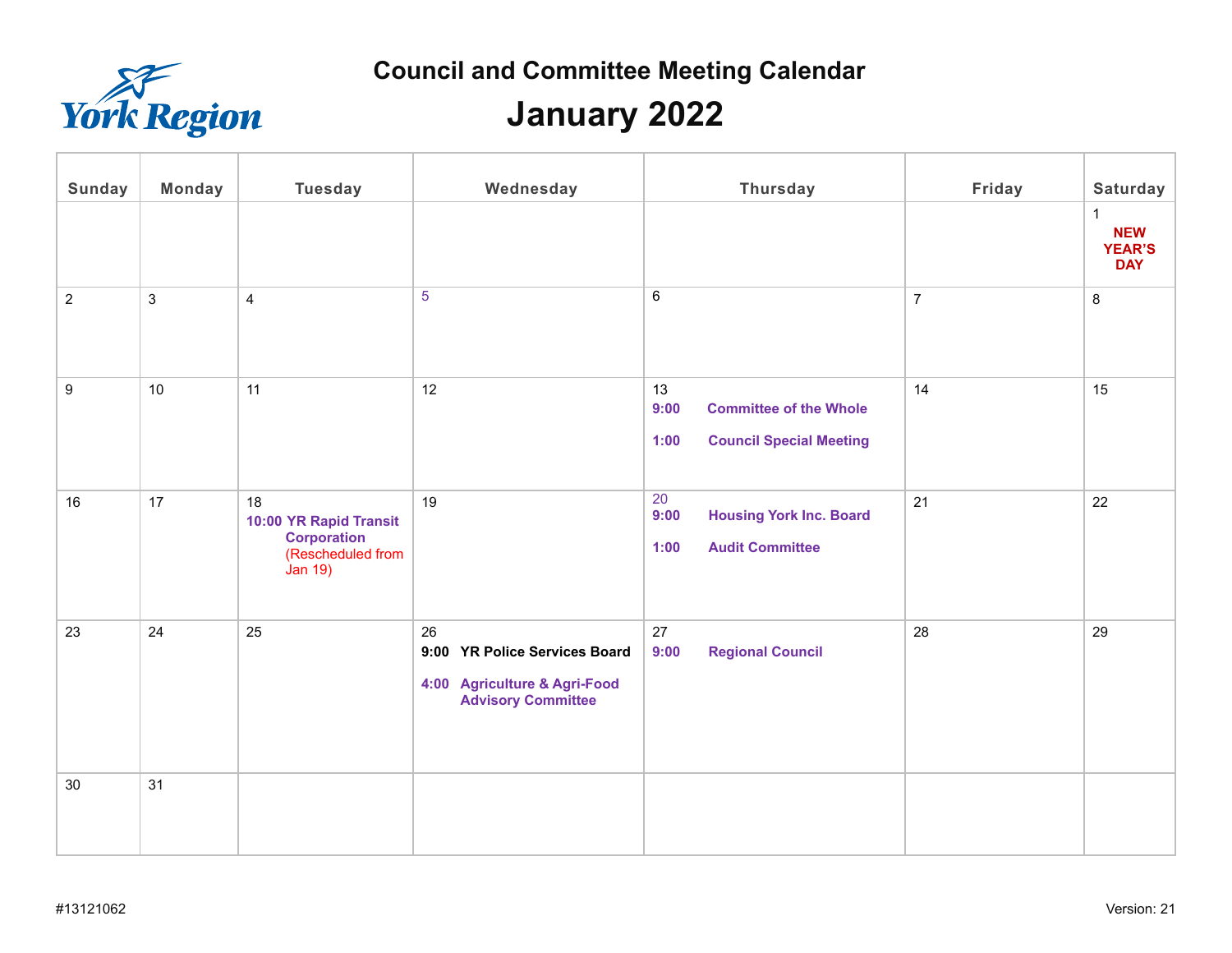

# **February 2022**

| <b>Sunday</b> | <b>Monday</b>           | <b>Tuesday</b> | Wednesday                                                                                |                                 | <b>Thursday</b>                                                                                                                                                                                                              | Friday         | Saturday |
|---------------|-------------------------|----------------|------------------------------------------------------------------------------------------|---------------------------------|------------------------------------------------------------------------------------------------------------------------------------------------------------------------------------------------------------------------------|----------------|----------|
|               |                         | $\mathbf{1}$   | $\overline{2}$                                                                           | 3<br>9:00                       | <b>Regional Council Special Meeting</b>                                                                                                                                                                                      | $\overline{4}$ | 5        |
| 6             | $\overline{7}$          | 8              | 9<br>9:00 YR Rapid Transit<br><b>Corporation</b>                                         | 10 <sup>°</sup><br>9:00<br>9:00 | <b>Housing York Inc. Board</b><br>(cancelled)<br><b>Committee of the Whole</b><br>(Rescheduled from Feb 3)<br><b>YTN Telecom Network Inc.</b><br>(Private Meeting)<br>(Immediately following CW<br>rescheduled from 11 a.m.) | 11             | 12       |
| 13            | 14                      | 15             | 16<br>4:00 Accessibility Advisory<br><b>Committee</b>                                    | 17<br>9:00                      | <b>Housing Affordability Task Force</b>                                                                                                                                                                                      | 18             | 19       |
| 20            | 21<br><b>FAMILY DAY</b> | 22             | 23<br>9:00 YR Police Services Board<br><b>4:00 Planning Advisory</b><br><b>Committee</b> | 24<br>9:00                      | <b>Regional Council</b><br><b>YR Rapid Transit Corporation</b><br><b>Shareholder Meeting</b><br>(Private Meeting)<br>(immediately following Council)                                                                         | 25             | 26       |
| 27            | 28                      |                |                                                                                          |                                 |                                                                                                                                                                                                                              |                |          |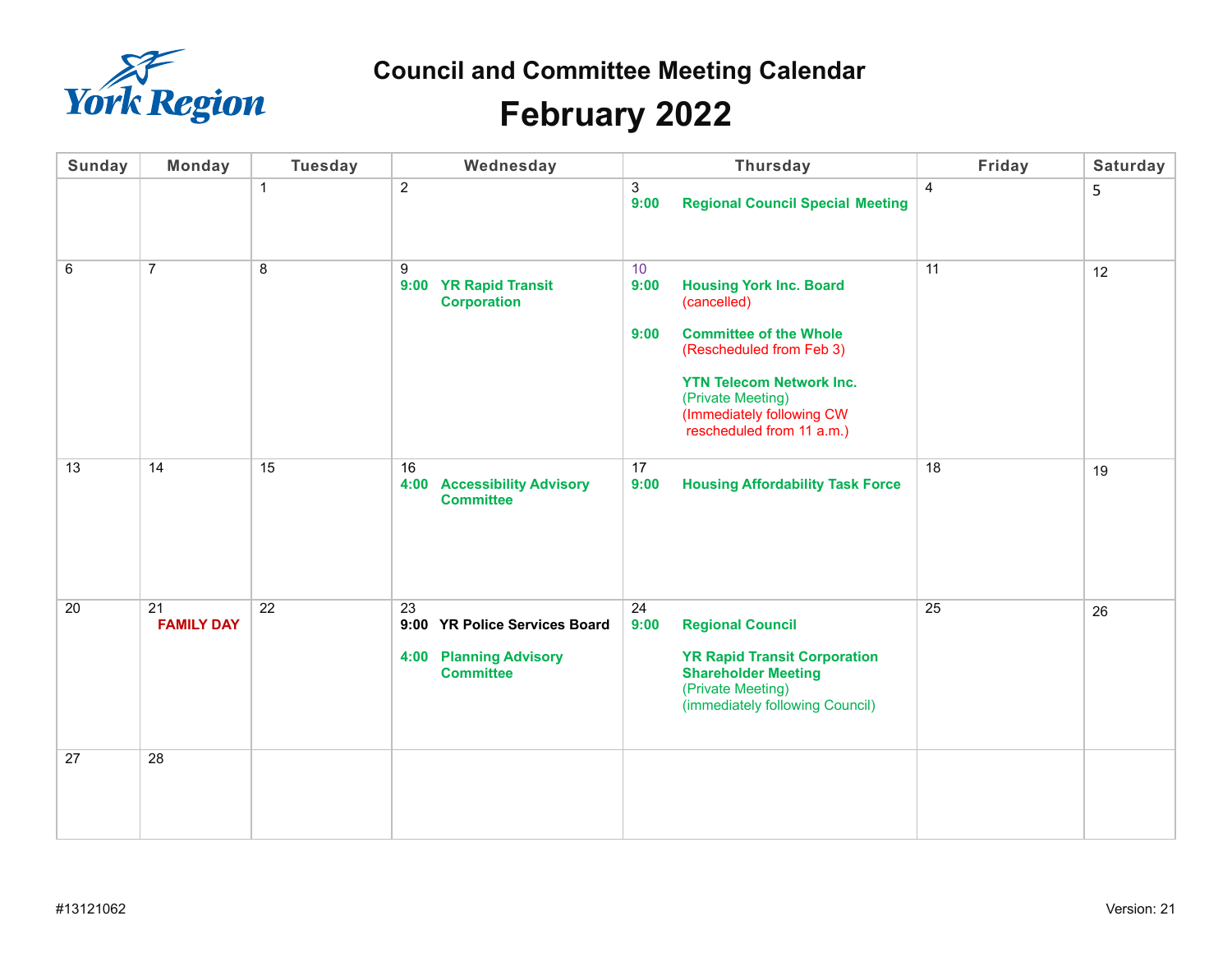

### **March 2022**

| <b>Sunday</b> | <b>Monday</b>                                                                        | <b>Tuesday</b> | Wednesday                                                                                        | Thursday                                                                        | Friday                                                         | Saturday       |
|---------------|--------------------------------------------------------------------------------------|----------------|--------------------------------------------------------------------------------------------------|---------------------------------------------------------------------------------|----------------------------------------------------------------|----------------|
|               |                                                                                      | 1              | $\overline{2}$                                                                                   | $\ensuremath{\mathsf{3}}$<br><b>Committee of the Whole</b><br>9:00              | $\overline{4}$                                                 | $\overline{5}$ |
| $\,6\,$       | $\overline{7}$                                                                       | 8              | 9                                                                                                | 10<br>9:00<br><b>Housing York Inc. Board</b><br>(cancelled)                     | 11                                                             | 12             |
| 13            | 14<br><b>Mid-Winter</b><br><b>Break</b><br><b>Begins for</b><br><b>School Boards</b> | 15             | 16                                                                                               | 17<br><b>YR Rapid Transit Corporation</b><br>9:00<br>(Rescheduled from March 9) | 18<br><b>Mid-Winter Break</b><br><b>Ends for School Boards</b> | 19             |
| 20            | 21                                                                                   | 22             | 23<br>9:00 YR Police Services Board<br>4:00 Agriculture & Agri-Food<br><b>Advisory Committee</b> | 24<br><b>Regional Council</b><br>9:00                                           | 25                                                             | 26             |
| 27            | 28                                                                                   | 29             | 30                                                                                               | 31                                                                              |                                                                |                |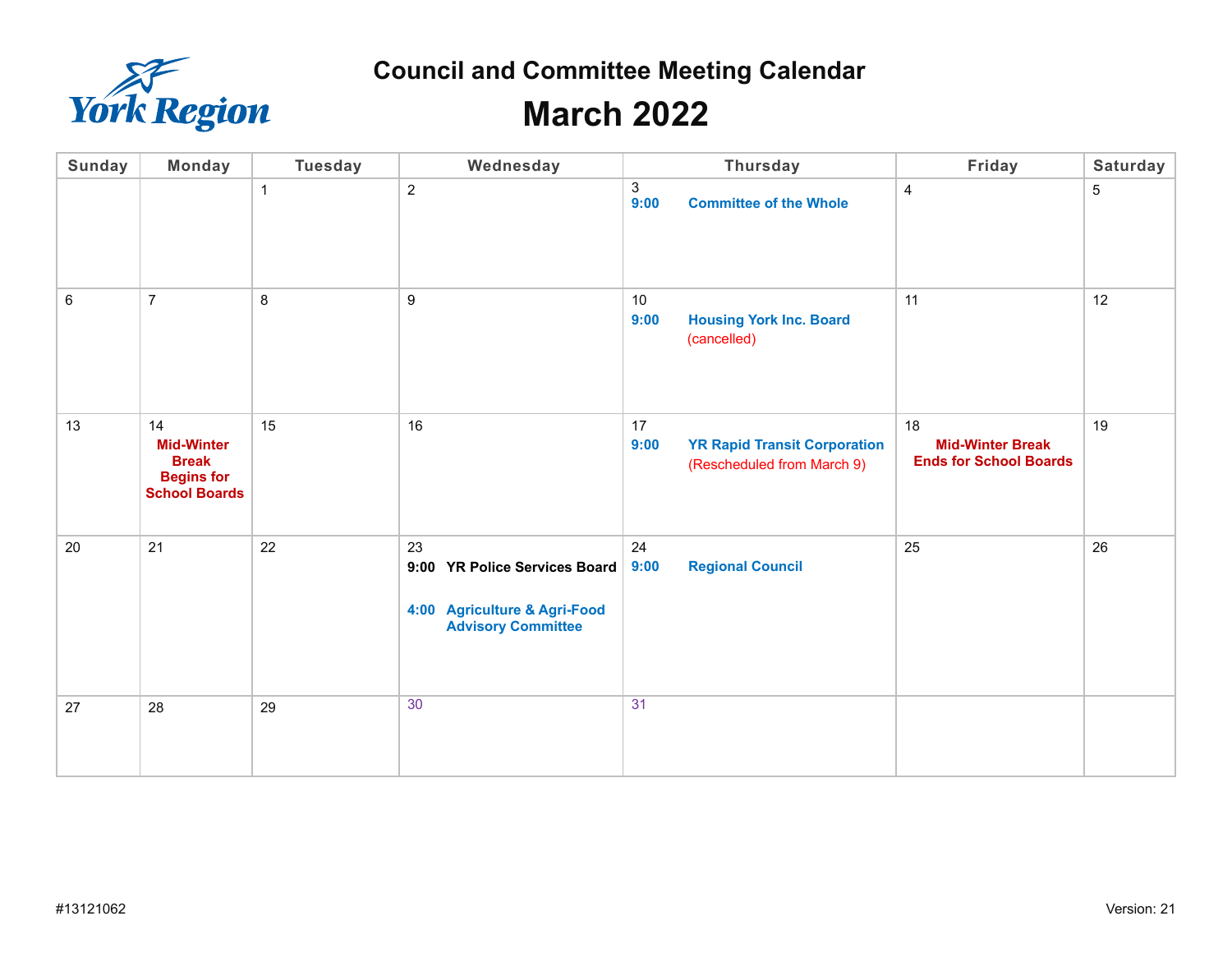

**April 2022**

| <b>Sunday</b>  | <b>Monday</b>                        | <b>Tuesday</b> | Wednesday                                                                                                            | <b>Thursday</b>                                                                                               | Friday                   | Saturday         |
|----------------|--------------------------------------|----------------|----------------------------------------------------------------------------------------------------------------------|---------------------------------------------------------------------------------------------------------------|--------------------------|------------------|
|                |                                      |                |                                                                                                                      |                                                                                                               | $\mathbf{1}$             | $\sqrt{2}$       |
| $\mathfrak{S}$ | $\overline{4}$                       | 5              | $\,6\,$                                                                                                              | $\overline{7}$<br><b>Committee of the Whole</b><br>9:00                                                       | 8                        | $\boldsymbol{9}$ |
| 10             | 11                                   | 12             | 13<br><b>YR Rapid Transit</b><br>8:00<br><b>Corporation</b>                                                          | 14<br><b>Housing York Inc. Board</b><br>9:00<br><b>YTN Telecom Network Inc.</b><br>11:00<br>(Private Meeting) | 15<br><b>GOOD FRIDAY</b> | 16               |
| $17$           | 18<br><b>EASTER</b><br><b>MONDAY</b> | 19             | 20<br><b>Accessibility Advisory</b><br>4:00<br><b>Committee</b>                                                      | 21                                                                                                            | 22                       | 23               |
| 24             | 25                                   | 26             | 27<br>9:00<br><b>YR Police Services Board</b><br><b>Planning Advisory</b><br>4:00<br><b>Committee</b><br>(cancelled) | 28<br><b>Regional Council</b><br>9:00                                                                         | 29                       | 30               |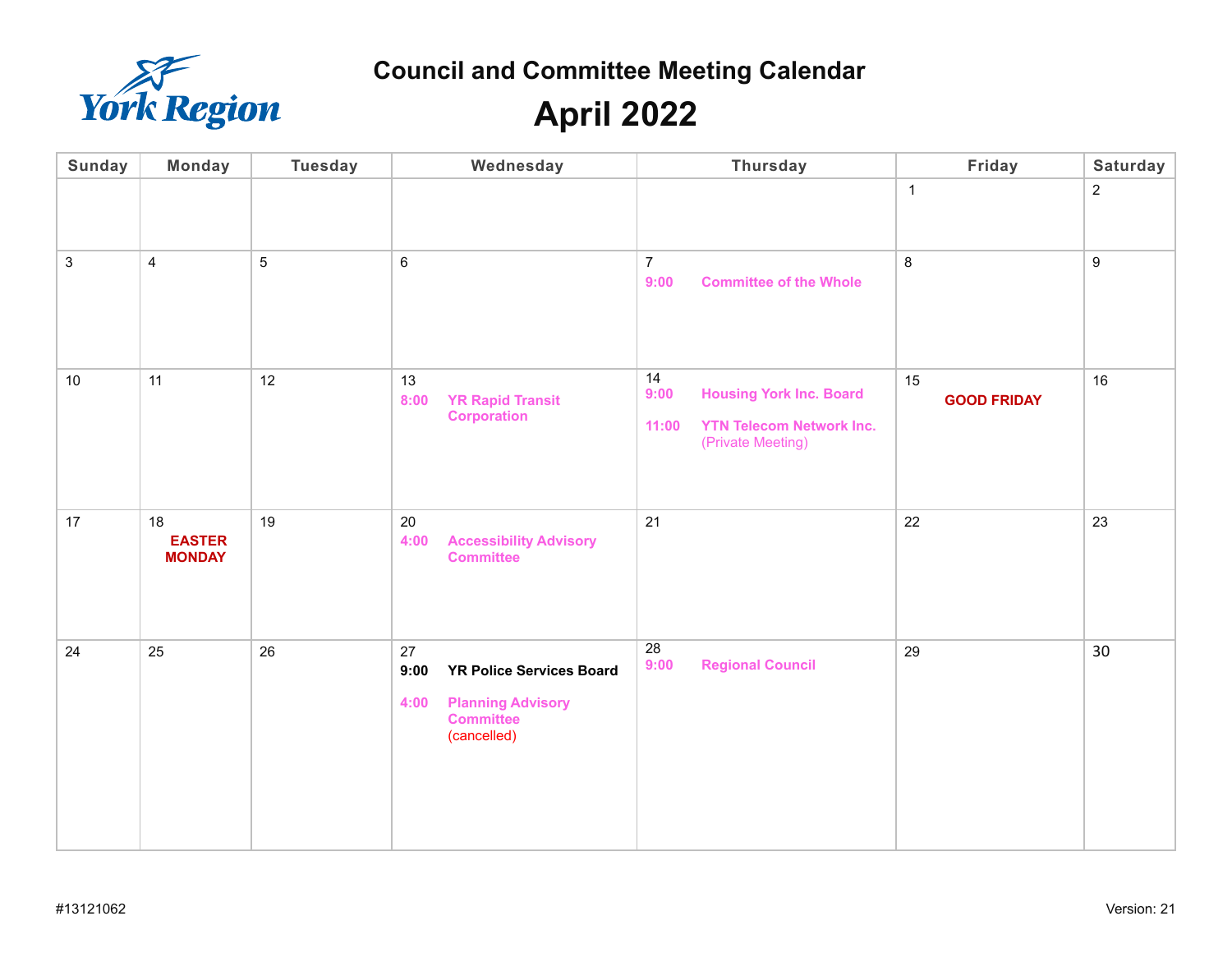

**May 2022** 

| <b>Sunday</b> | <b>Monday</b>                                                                                                | <b>Tuesday</b>                                | Wednesday                                                                                | <b>Thursday</b>                                                                                                                                                                                                                                                 | Friday         | Saturday       |
|---------------|--------------------------------------------------------------------------------------------------------------|-----------------------------------------------|------------------------------------------------------------------------------------------|-----------------------------------------------------------------------------------------------------------------------------------------------------------------------------------------------------------------------------------------------------------------|----------------|----------------|
| $\mathbf{1}$  | $\overline{2}$<br><b>First day to</b><br>submit<br>nominations<br>for<br><b>Municipal</b><br><b>Election</b> | 3                                             | 4                                                                                        | 5<br>9:00<br><b>Committee of the Whole</b>                                                                                                                                                                                                                      | $6\phantom{a}$ | $\overline{7}$ |
| $\,8\,$       | $\boldsymbol{9}$                                                                                             | 10                                            | 11                                                                                       | 12<br>9:00<br><b>Housing York Inc. Board</b><br>(cancelled)                                                                                                                                                                                                     | 13             | 14             |
| 15            | 16                                                                                                           | 17<br>9:00 YR Police<br><b>Services Board</b> | 18<br>9:00<br><b>YR Rapid Transit</b><br><b>Corporation</b><br>(rescheduled from May 11) | 19<br>9:00<br><b>Special Committee of the Whole</b><br>(MCR)<br><b>Special Committee of the Whole</b><br>3:00<br>(Water and Wastewater Master Plan<br>(updated)<br><b>Update)</b><br><b>Housing Affordability Task</b><br><b>Force</b><br>(will be rescheduled) | 20             | 21             |
| 22            | 23<br><b>VICTORIA DAY</b>                                                                                    | 24                                            | 25<br>4:00 Agriculture & Agri-Food<br><b>Advisory Committee</b>                          | 26<br>9:00<br><b>Regional Council</b>                                                                                                                                                                                                                           | 27             | 28             |
| 29            | 30                                                                                                           | 31                                            |                                                                                          |                                                                                                                                                                                                                                                                 |                |                |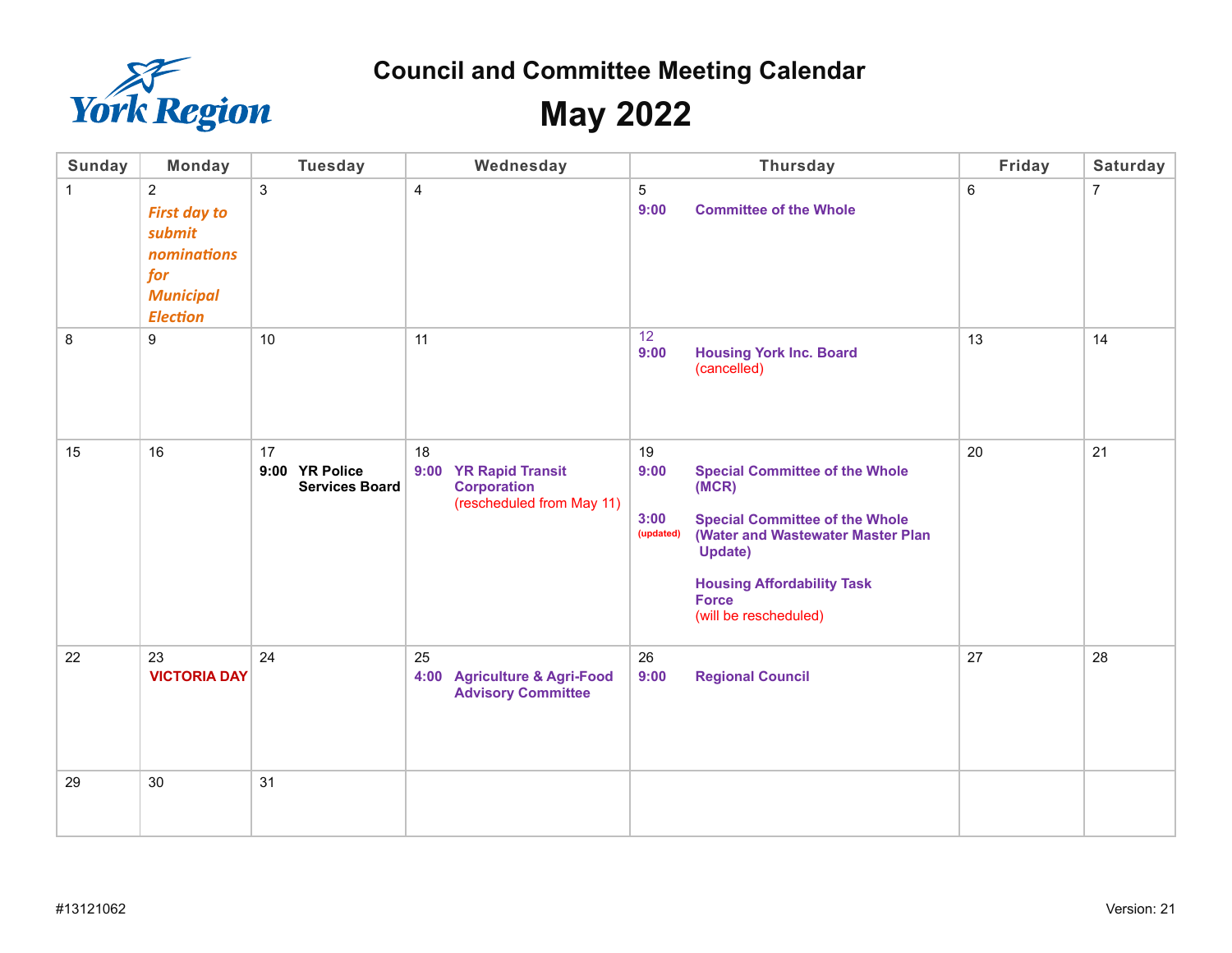

## **June 2022**

| <b>Sunday</b>                | <b>Monday</b> | <b>Tuesday</b> | Wednesday                                                                                           | <b>Thursday</b>                                                                                                                                      | Friday                       | Saturday                     |
|------------------------------|---------------|----------------|-----------------------------------------------------------------------------------------------------|------------------------------------------------------------------------------------------------------------------------------------------------------|------------------------------|------------------------------|
|                              |               |                | $\mathbf{1}$                                                                                        | $\overline{2}$<br><b>FCM</b><br><b>Latest date for Provincial Election</b>                                                                           | $\mathfrak{S}$<br><b>FCM</b> | $\overline{4}$<br><b>FCM</b> |
| $\overline{5}$<br><b>FCM</b> | 6             | $\overline{7}$ | 8<br>8:00 YR Rapid Transit<br><b>Corporation</b>                                                    | 9<br>9:00<br><b>Housing York Inc. Board</b><br><b>YTN Telecom Network Inc.</b><br>11:00<br>(Private Board Meeting)<br><b>Audit Committee</b><br>1:00 | 10                           | 11                           |
| 12                           | 13            | 14             | 15                                                                                                  | 16<br>9:00<br><b>Committee of the Whole</b>                                                                                                          | 17                           | 18                           |
| 19                           | 20            | 21             | $\overline{22}$<br>9:00 YR Police Services Board<br>4:00 Accessibility Advisory<br><b>Committee</b> | 23<br>9:00<br><b>Council Special Meeting/</b><br><b>Council Education Session</b><br>(tentative)                                                     | 24                           | 25                           |
| 26                           | 27            | 28             | 29                                                                                                  | 30 <sup>°</sup><br>YTN, YRRTC, HYI<br>9:00<br><b>Shareholder Meetings</b><br><b>Regional Council</b><br>(immediately following)                      |                              |                              |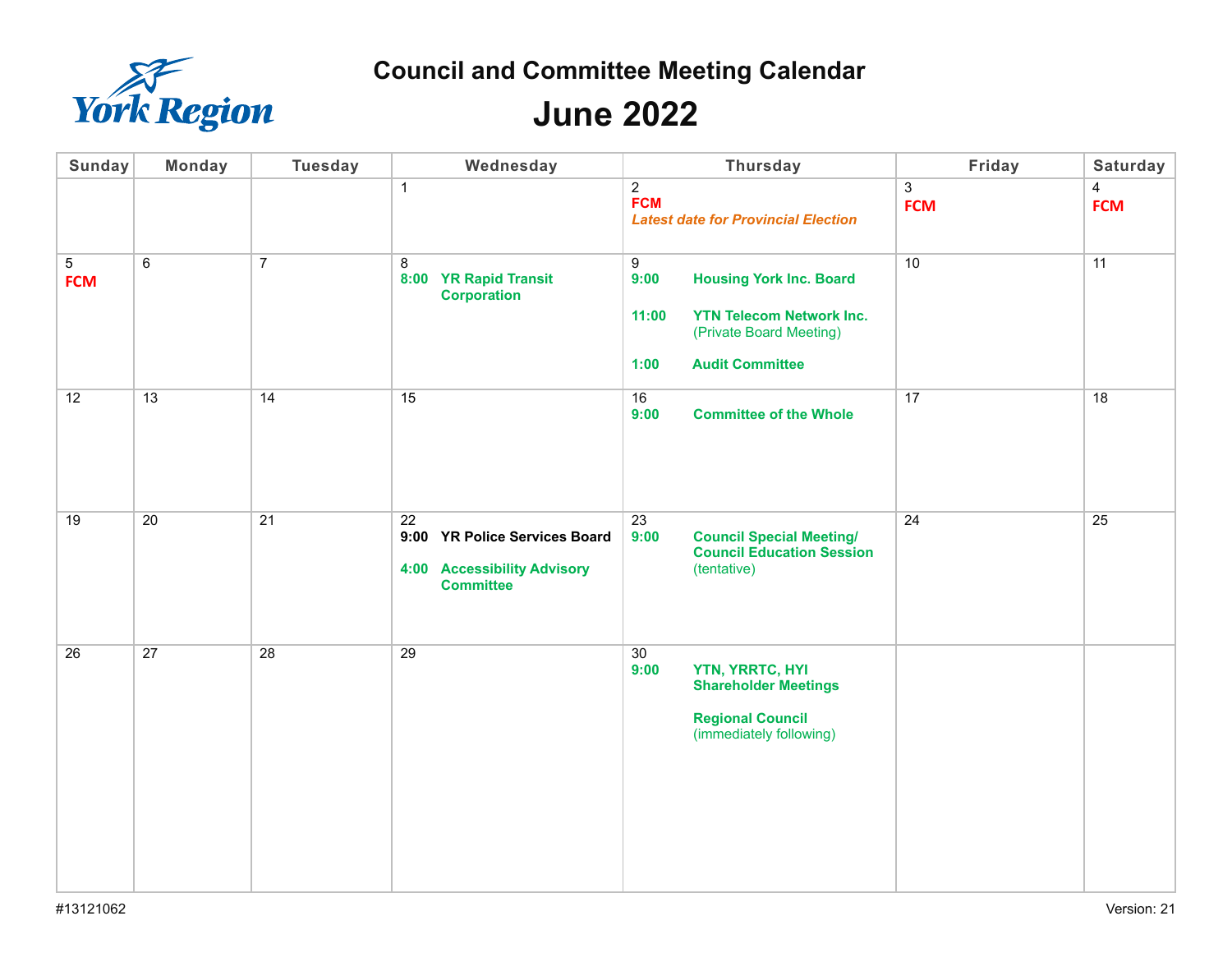

**July 2022**

| Sunday       | <b>Monday</b>  | <b>Tuesday</b>  | Wednesday   | Thursday       | Friday                            | Saturday       |
|--------------|----------------|-----------------|-------------|----------------|-----------------------------------|----------------|
|              |                |                 |             |                | $\mathbf{1}$<br><b>CANADA DAY</b> | $\overline{2}$ |
| $\mathbf{3}$ | $\overline{4}$ | $5\overline{)}$ | $\,6\,$     | $\overline{7}$ | $\bf 8$                           | $9\,$          |
| $10\,$       | 11             | 12              | 13          | 14             | 15                                | $16\,$         |
| 17           | $18$           | 19              | $20\degree$ | 21             | 22                                | 23             |
| 24           | 25             | 26              | 27          | 28             | 29                                | $30\,$         |
| 31           |                |                 |             |                |                                   |                |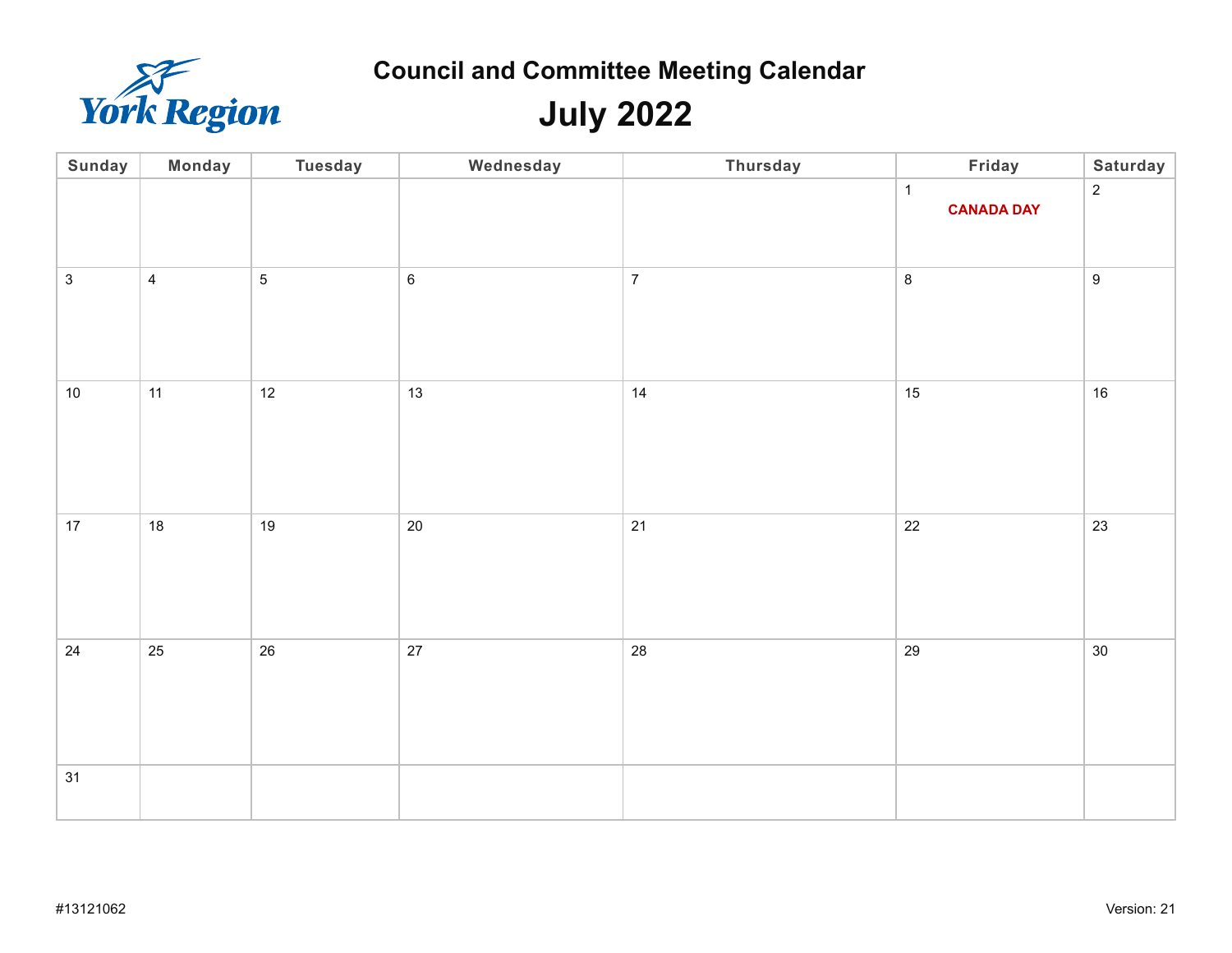

## **August 2022**

| Sunday           | <b>Monday</b>                        | <b>Tuesday</b>   | Wednesday        | Thursday       | Friday                                                                   | Saturday       |
|------------------|--------------------------------------|------------------|------------------|----------------|--------------------------------------------------------------------------|----------------|
|                  | $\mathbf{1}$<br><b>CIVIC HOLIDAY</b> | $\overline{2}$   | $\mathfrak{S}$   | $\overline{4}$ | $\overline{5}$                                                           | $6\phantom{1}$ |
| $\overline{7}$   | $\,8\,$                              | $\boldsymbol{9}$ | 10               | 11             | 12                                                                       | 13             |
| 14<br><b>AMO</b> | 15<br><b>AMO</b>                     | 16<br><b>AMO</b> | 17<br><b>AMO</b> | $18$           | 19<br>Last day to submit<br>nominations for<br><b>Municipal Election</b> | 20             |
| 21               | 22                                   | 23               | $24\,$           | 25             | 26                                                                       | 27             |
| 28               | 29                                   | $30\,$           | 31               |                |                                                                          |                |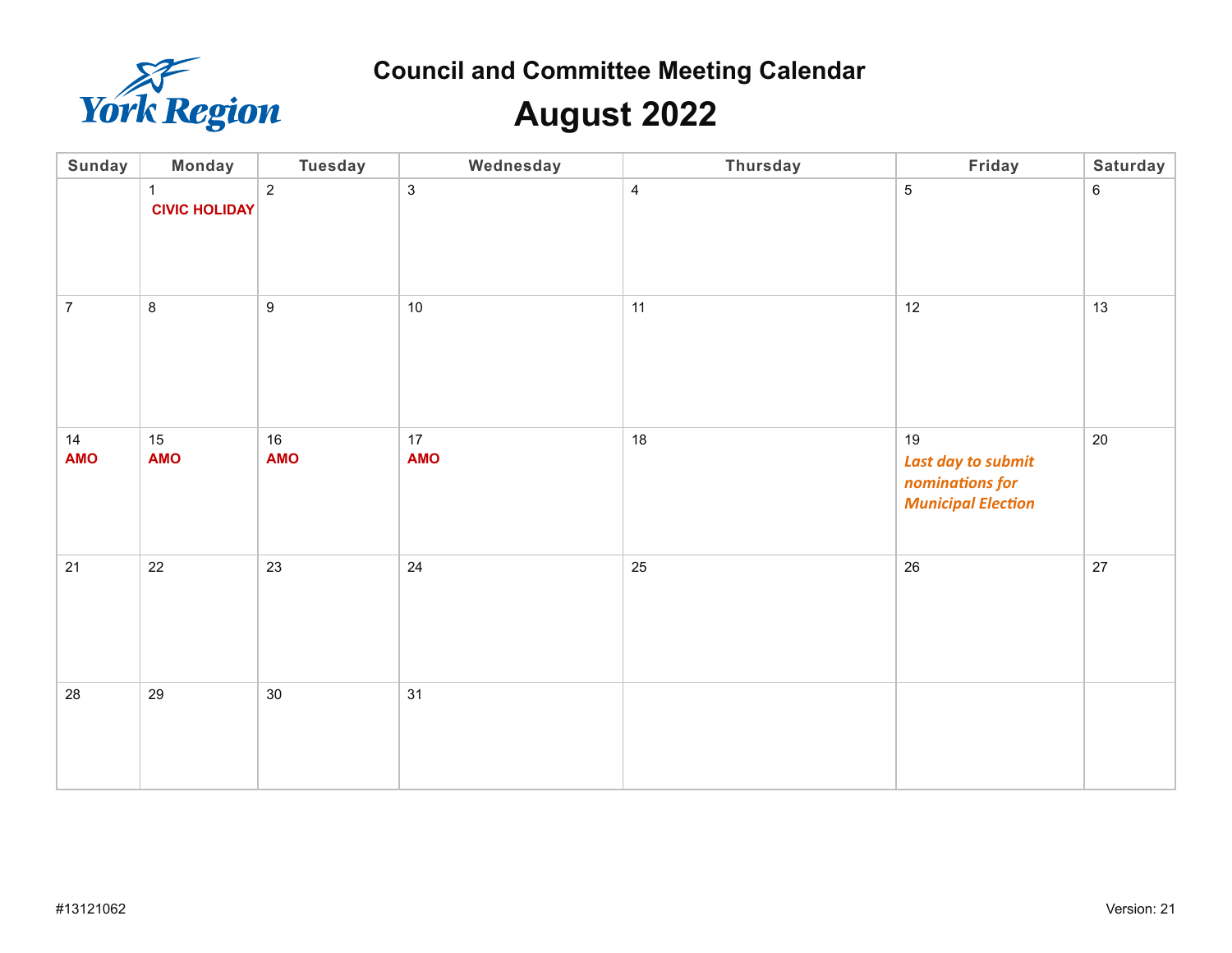

### **September 2022**

| <b>Sunday</b>  | <b>Monday</b>          | <b>Tuesday</b> | Wednesday                                                                                                      | <b>Thursday</b>                                                                                               | Friday                                             | Saturday |
|----------------|------------------------|----------------|----------------------------------------------------------------------------------------------------------------|---------------------------------------------------------------------------------------------------------------|----------------------------------------------------|----------|
|                |                        |                |                                                                                                                | $\mathbf{1}$                                                                                                  | $\overline{2}$                                     | 3        |
| $\overline{4}$ | 5<br><b>LABOUR DAY</b> | 6              | $\overline{7}$<br><b>4:00 Planning Advisory</b><br><b>Committee</b>                                            | 8<br>9:00<br><b>Committee of the Whole</b>                                                                    | 9                                                  | 10       |
| 11             | 12                     | 13             | 14<br>9:00 YR Rapid Transit<br><b>Corporation</b><br>4:00 Agriculture & Agri-Food<br><b>Advisory Committee</b> | 15<br><b>Housing York Inc. Board</b><br>9:00<br><b>YTN Telecom Network Inc.</b><br>11:00<br>(Private Meeting) | 16<br>9:00 Human Services<br><b>Planning Board</b> | 17       |
| 18             | 19                     | 20             | 21<br><b>4:00 Accessibility Advisory</b><br><b>Committee</b>                                                   | 22<br>9:00<br><b>Council Special Meeting/</b><br><b>Council Education Session</b><br>(tentative)              | 23                                                 | 24       |
| 25             | $\overline{26}$        | 27             | 28<br>9:00 YR Police Services Board                                                                            | 29<br><b>Regional Council</b><br>9:00                                                                         | 30                                                 |          |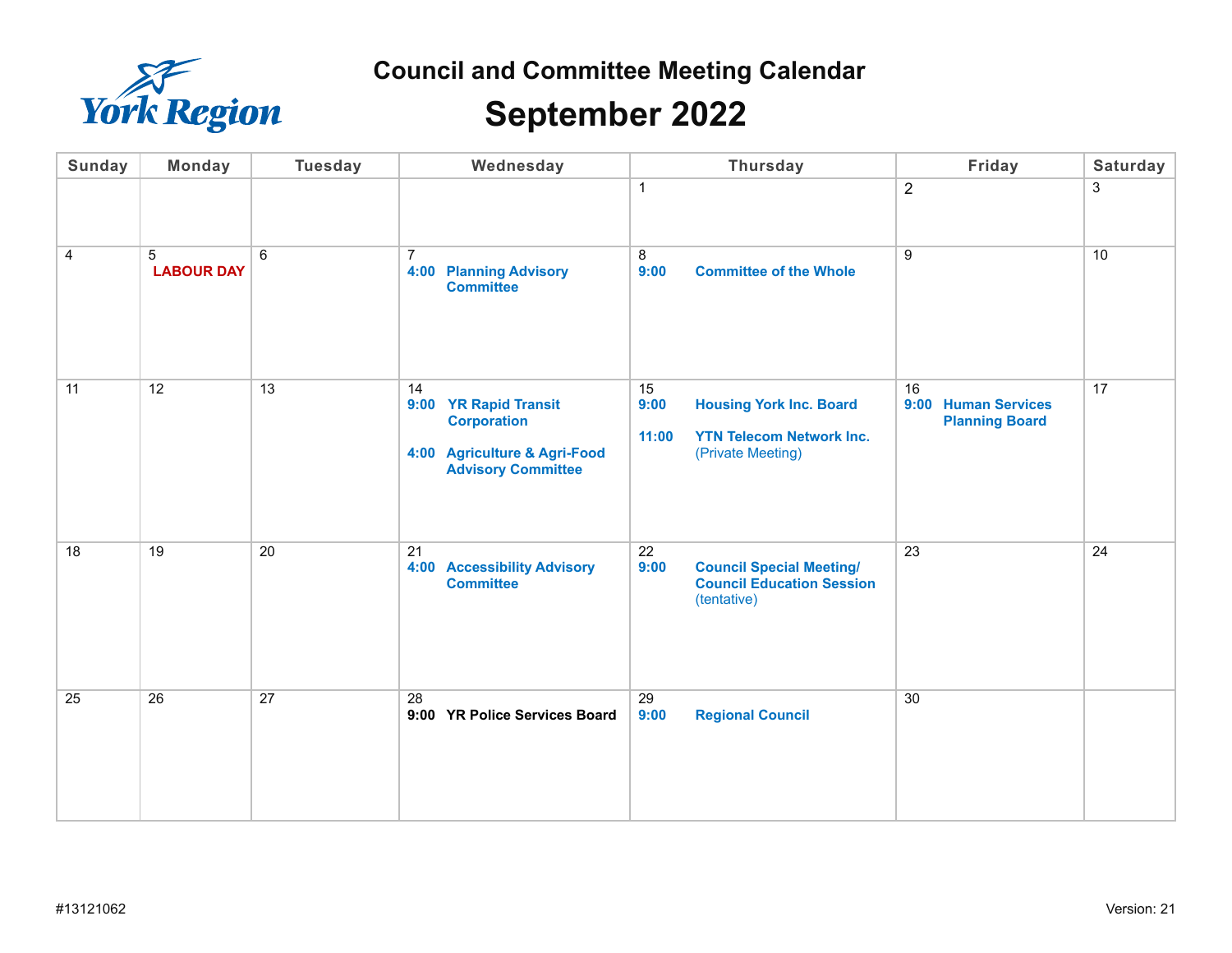

### **October 2022**

| Sunday         | Monday                                  | <b>Tuesday</b> | Wednesday      | Thursday        | Friday         | Saturday        |
|----------------|-----------------------------------------|----------------|----------------|-----------------|----------------|-----------------|
|                |                                         |                |                |                 |                | $\mathbf{1}$    |
| $\overline{2}$ | $\overline{3}$                          | $\overline{4}$ | $\overline{5}$ | $6\phantom{1}6$ | $\overline{7}$ | $\overline{8}$  |
| $\overline{9}$ | 10<br><b>THANKSGIVING</b><br><b>DAY</b> | 11             | 12             | 13              | 14             | 15              |
| 16             | 17                                      | 18             | 19             | 20              | 21             | $\overline{22}$ |
| 23             | 24<br><b>ELECTION DAY</b>               | 25             | 26             | 27              | 28             | 29              |
| 30             | 31                                      |                |                |                 |                |                 |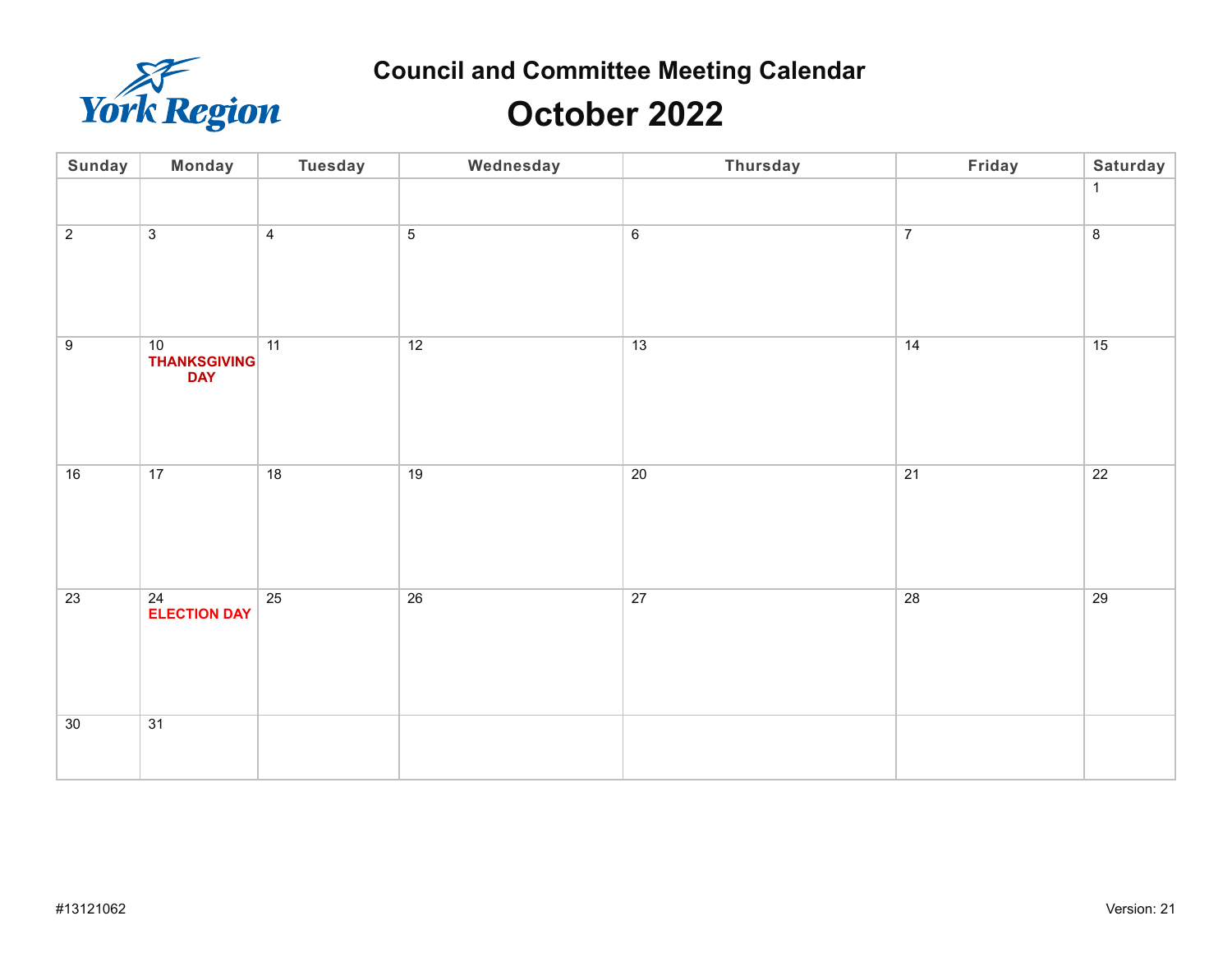

### **November 2022**

| Sunday          | <b>Monday</b>   | <b>Tuesday</b>                               | Wednesday                              | Thursday                                                            | Friday          | Saturday        |
|-----------------|-----------------|----------------------------------------------|----------------------------------------|---------------------------------------------------------------------|-----------------|-----------------|
|                 |                 | $\mathbf{1}$                                 | $\overline{2}$                         | $\begin{array}{c} 3 \\ 9:00 \end{array}$<br><b>Regional Council</b> | $\overline{4}$  | 5               |
| $6\overline{6}$ | $\overline{7}$  | $\overline{8}$                               | $9\,$<br>9:00 YR Police Services Board | 10                                                                  | $\overline{11}$ | $\overline{12}$ |
| 13              | 14              | 15<br><b>Start of New Term</b><br>of Council | $\overline{16}$                        | 17                                                                  | 18              | 19              |
| 20              | 21              | 22                                           | $\overline{23}$                        | 24<br>10:00 Inaugural Council Meeting                               | 25              | 26              |
| $\overline{27}$ | $\overline{28}$ | $\overline{29}$                              | 30                                     |                                                                     |                 |                 |